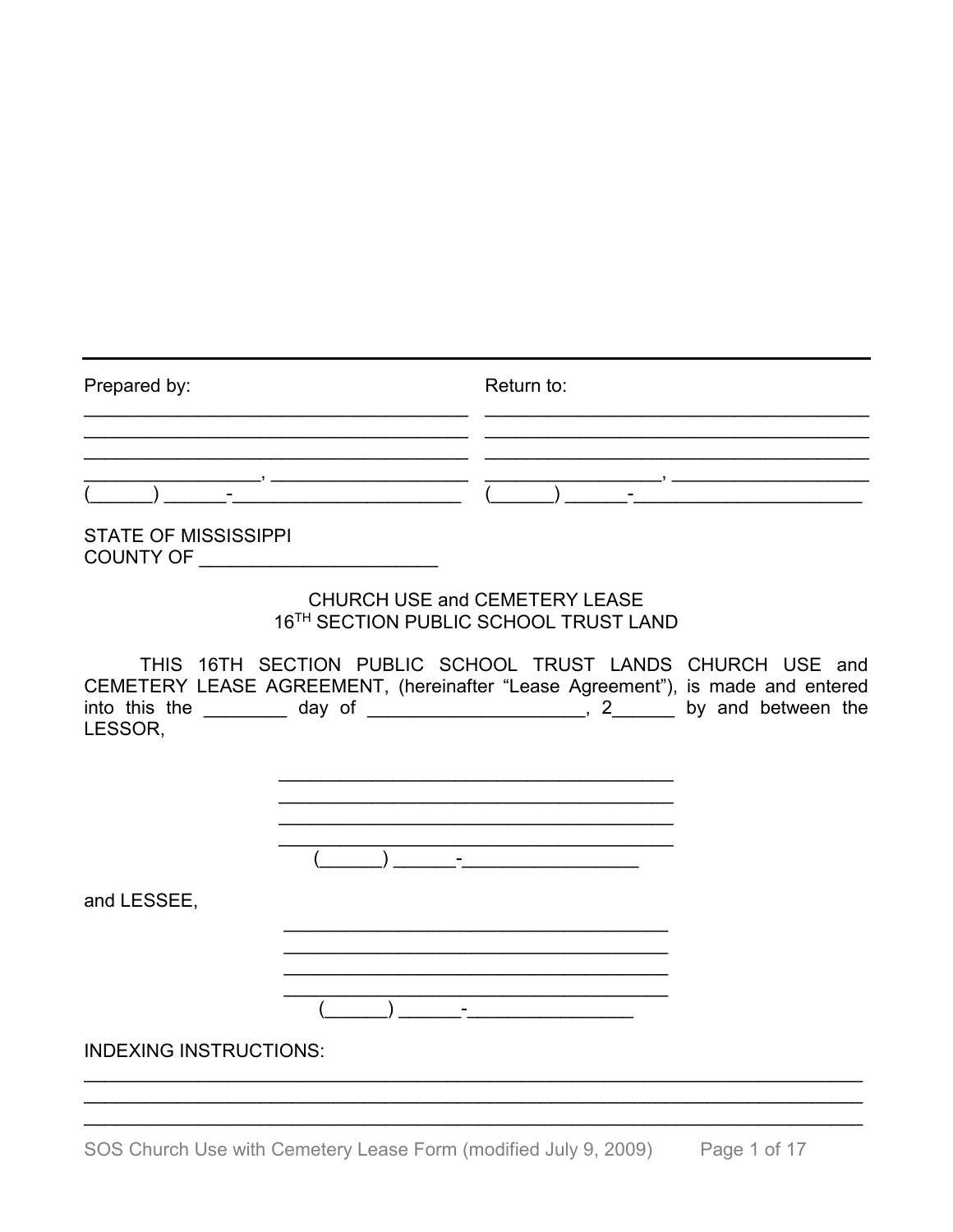### WITNESSETH:

That, for the term and in consideration of the rentals hereinafter set forth, and the covenants, conditions, and obligations to be observed and performed by LESSEE, and by the authority and under the direction of the LESSOR, as recorded in Minute Book

Page East Ressor does hereby lease and rent unto LESSEE the following described land (hereinafter the "Leased Premises") to-wit:

Section \_\_\_\_\_\_\_\_\_\_\_\_\_ Township \_\_\_\_\_\_\_\_\_\_\_ Range \_\_\_\_\_\_\_\_\_\_\_

MORE PARTICULARLY DESCRIBED IN EXHIBIT "A" ATTACHED HERETO ANDINCORPORATED BY REFERENCE AS IF COPIED FULLY HEREIN.

**1. Term.** Subject to the other provisions herein contained, the term of this Lease Agreement shall be for \_\_\_\_\_\_\_\_\_\_\_\_\_\_\_\_\_\_\_\_\_\_\_\_\_ (\_\_\_\_\_) years, beginning the \_\_\_\_\_\_\_\_\_\_\_ day of  $\overline{2}$ , and ending on the  $\overline{2}$  day of 2 , (called the "primary term"). For purposes of this Lease Agreement the Anniversary Date shall be \_\_\_\_\_\_\_\_\_\_\_\_\_\_\_\_\_\_\_\_\_\_\_\_\_\_\_\_\_\_\_\_\_of each year.

It is expressly agreed and understood by all the parties hereto that part of the consideration given for the execution and delivery of this instrument is the option hereby granted to LESSEE to renew this Lease Agreement for an additional or "secondary term" of twenty-five (25) years from the same terms, conditions, and stipulations set from forth herein, except the annual rental shall be based upon the fair market value of the land, excluding buildings and improvements not then owned by LESSOR, as determined by a qualified appraiser selected by LESSOR hereto who performs his appraisal not more than twelve months and not less than three months prior to the expiration of the primary term. LESSEE shall exercise said option to renew for the secondary term of twenty-five (25) years by notifying LESSOR in writing no less than twelve (12) months in advance of the expiration of the primary term and by tendering the determined annual rental to LESSOR at its above-stated address prior to the expiration of the primary term as may be required by statute. The cost of the new appraisal shall be borne by LESSEE. A new lease shall be executed to effectuate the secondary term.

**2. Annual Rent.** LESSEE covenants and agrees to pay as rent to LESSOR the sum of

\_\_\_\_\_\_\_\_\_\_\_\_\_\_\_\_\_\_\_\_\_\_\_\_\_\_\_\_\_\_\_\_\_\_\_\_\_\_\_\_\_\_\_\_\_\_\_\_\_\_\_\_\_\_\_\_\_\_\_\_\_\_\_\_\_\_\_\_\_\_\_\_\_\_\_ (\$\_\_\_\_\_\_\_\_\_\_\_\_\_\_\_\_) per annum, on or before the Anniversary Date each year; provided, however, that the payment of rent for the first year of this lease shall be due at the time of approval by the Board of Education. The obligation of LESSEE to pay rent under this Lease Agreement is unconditional, and the rent shall not be subject to set off for any reason or cause. LESSOR and LESSEE agree that in the event of termination or cancellation, any rental payment made during the term of this Lease Agreement is not refundable, and LESSEE waives any right or claim it may have to refund of rent paid.

SOS Church Use with Cemetery Lease Form (modified July 9, 2009) Page 2 of 17 Rents shall be readjusted periodically pursuant to the rent adjustment clause contained in Paragraph 3 of this lease. In the event LESSEE is delinquent in the payment of rent, LESSEE shall pay a late charge equal to fifteen percent (15%) of the amount of rent past due for more than 30 days and thereafter shall pay interest on any rent past due at an annual rate (the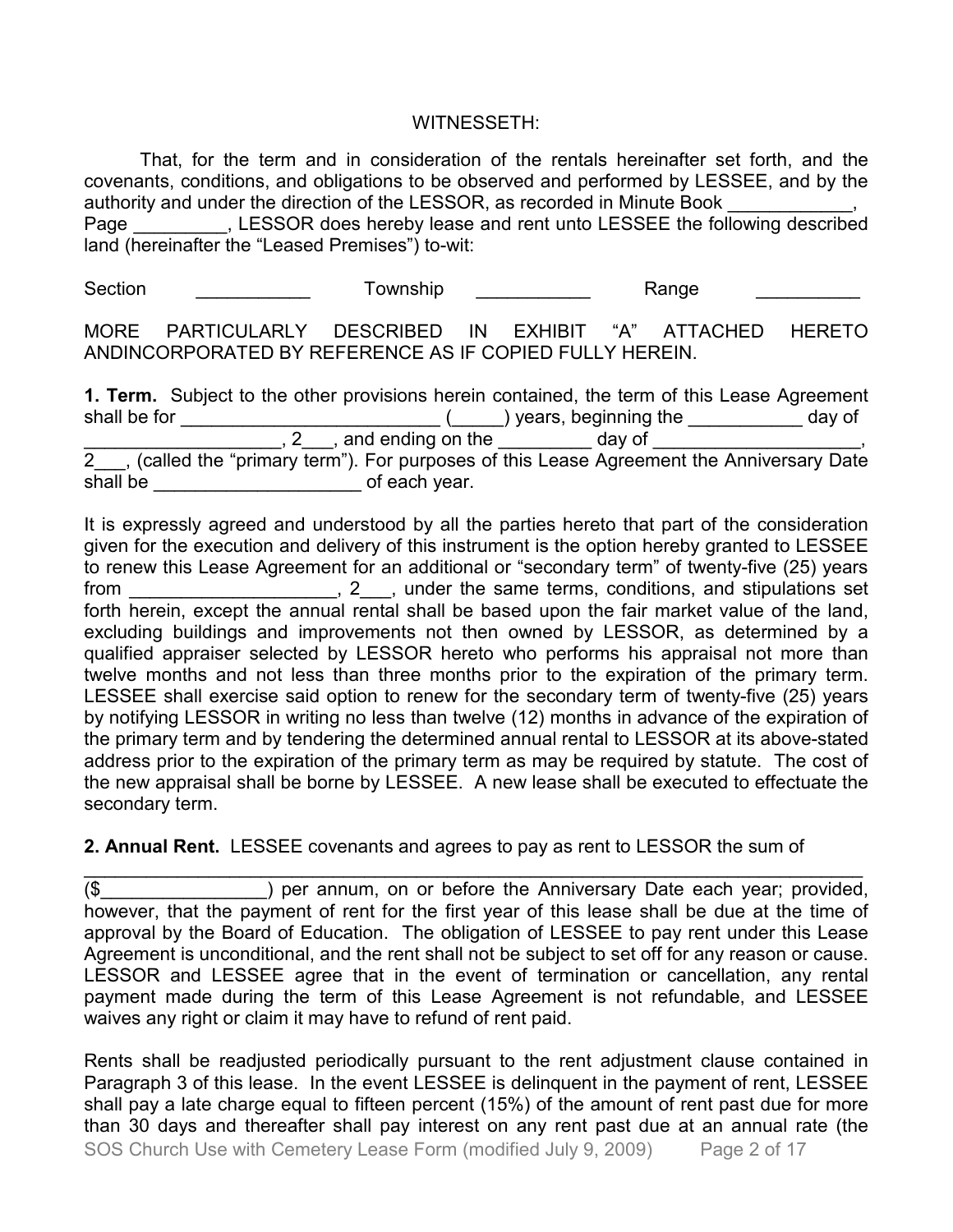"Default Rate") equal to the maximum rate then allowed by law or, if there is no maximum rate, then a rate equal to five percent per annum above the discount rate, excluding any surcharge thereon, on ninety-day commercial paper in effect at the Federal Reserve Bank in the Federal Reserve district in which LESSOR is located, calculated according to the actuarial method.

**3. Rent Adjustment.** The eighth and each subsequent eighth year Anniversary Date of this Lease Agreement shall be the effective dates of rental adjustments, and on such dates the amount of annual rental due and payable hereunder shall be adjusted in the manner hereafter described to reflect the current fair market rental value of the Leased Premises.

- (a) LESSOR shall use its best efforts to cause the Leased Premises to be reappraised and a redetermination made of the annual fair market rental amount within six months before any adjustment date. In the event LESSOR shall fail to instigate reappraisal within the six months preceding any rent adjustment date, LESSOR shall not be deemed to have waived this provision requiring rent adjustment, and in such event (at any time after a rent adjustment date) LESSOR may proceed to have the Leased Premises reappraised and an adjusted rent determined for any such readjustment period. The adjusted rent shall be effective on the required adjustment date, and LESSEE shall pay any deficiency to LESSOR within fifteen (15) days of the determination of the adjusted rent. The reappraisal shall be made pursuant to the Mississippi Code of 1972, § 29-3-69, or pursuant to the statute then in effect governing such leases and procedures for determining fair market rental value. The reappraisal shall establish the fair market value of the property unencumbered by this Lease Agreement and shall reflect the market rate of return at the time but shall be no less than the minimum acceptable percentage provided by the statute in effect. Unless altered by the procedures described below, the amount of rent so determined as of each rental adjustment date shall be paid until the next rental adjustment date or for the balance of the Lease Agreement as the case may be. The appraisal process described in this subparagraph (a) may be referred to hereafter as the Statutory Procedure. The cost of the reappraisal shall be borne by the LESSEE, using an appraiser selected by LESSOR.
- (b) Should the Statutory Procedure result in an increase in rent over the amount previously due, LESSEE, by notice in writing given to LESSOR within 15 days after receiving notice of the increase, shall have the right to elect an alternate method of determining the current fair market rental value of the Leased Premises (the "Alternate Procedure") as follows:
	- 1) LESSEE may provide an appraisal by a Mississippi licensed appraiser having the qualifications hereafter described giving an opinion of current fair market annual rental value based on (i) the fair market value of the land unencumbered by this Lease Agreement and (ii) a reasonable percentage of return on comparable land investments as of the rental adjustment date. The written report of LESSEE'S appraiser shall be delivered to LESSOR within 45 days after the date on which LESSOR gave notice of an increase in rent under the Statutory Procedure. UPON FAILURE TO PROVIDE AN ALTERNATE APPRAISAL WITHIN THE TIME ALLOWED, LESSEE SHALL FORFEIT THE RIGHT TO PURSUE THE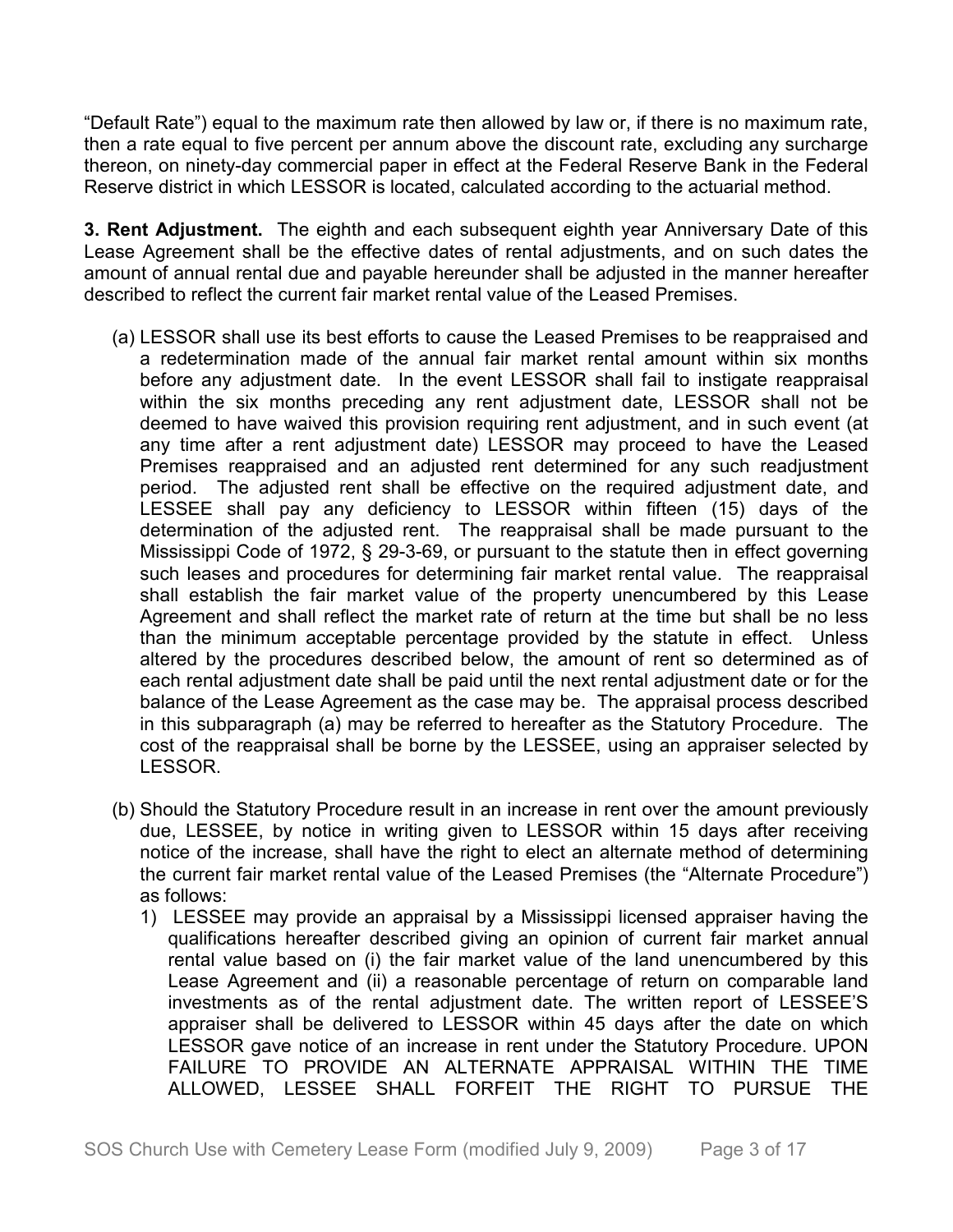ALTERNATE PROCEDURE, ANDANNUAL RENT DETERMINED UNDER THE STATUTORY PROCEDURE SHALL BECOME DUE AND PAYABLE.

- 2) The two appraisers shall make a good faith effort to reconcile their differences. If they have been unable to do so within 10 days after delivery of the report of LESSEE'S appraiser, the two appraisers within such 10 day period shall each submit the names of three appraisers having the qualifications hereafter described who practice in Mississippi to serve as a review appraiser, and they shall select the review appraiser from names in common on the two lists. If there is no name in common on the two lists, or if the person selected shall decline to serve, then each appraiser shall submit another list of three names of persons meeting the same criteria.
- 3) The review appraiser shall review and analyze the two appraisal reports, and if needed, inspect the land, consult with the two appraisers, review their assumptions and source information and request corrections, revisions, and additions to the appraisal reports. The review appraiser may also consider relevant information from his own files, conduct such independent investigation as he deems appropriate, and may consider comparable transactions which occurred after the rental adjustment date.
- 4) The review appraiser shall report his opinion of annual fair market rent, and such amount shall be accepted by LESSOR and LESSEE as the current fair market rental value of the Leased Premises.
- (c) If LESSEE requests the Alternate Procedure, LESSEE shall pay all fees and expenses of LESSEE'S appraiser, the review appraiser, and any additional charges of LESSOR'S appraiser. The review appraiser, however, shall perform his duties in an independent and impartial manner irrespective of the source of payment of his fees and expenses.
- (d) The annual rentals on any adjustment date shall not be reduced below the amount established upon the initial date of this lease except upon determination by the Statutory Procedure.
- (e) The amount of rent determined in the above manner shall be remitted on or before the rental adjustment date or, if the rental adjustment procedures are concluded after such date, then promptly upon conclusion of such procedures effective as of the rental adjustment date.
- (f) The rent adjustment procedures will not delay the due date of rent at the existing annual rate and will not affect LESSOR'S right to declare a default, if such rent is not timely paid.
- (g) LESSEE'S appraiser and the review appraiser must be members of the same organization of appraisers as LESSOR'S appraiser, or an organization having higher requirements for admission, and must have the same or higher designation (such as, for example, Member, Appraisal Institute). If LESSOR'S appraiser belongs to more than one organization, the other appraisers must belong to the organization having the highest standards and qualifications for membership. If the organization has multiple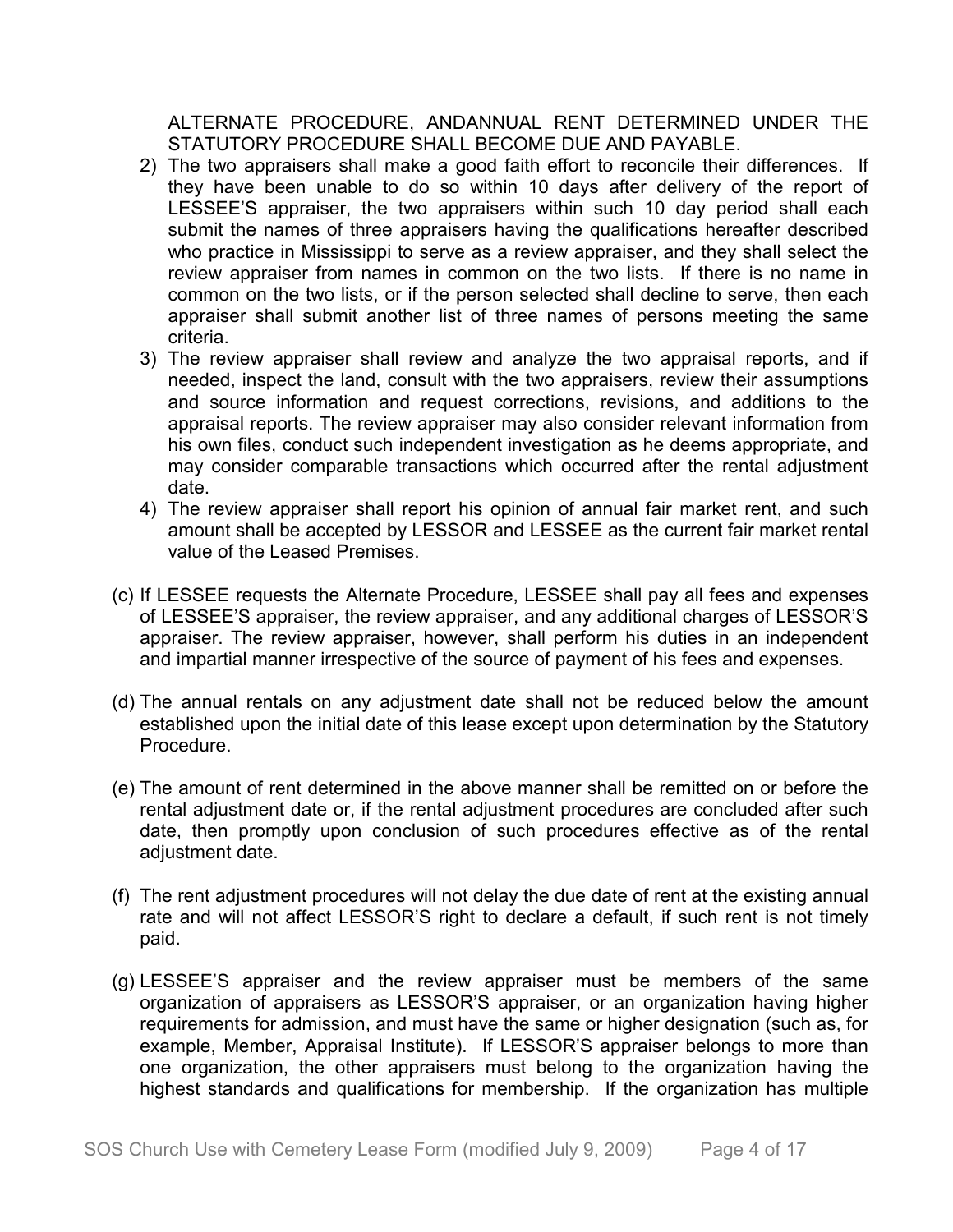designations for appraisers, the review appraiser and LESSEE'S appraiser must hold the same or a higher designation as held by LESSOR'S appraiser.

**4. Taxes.** LESSEE covenants and agrees to pay any and all general and special taxes and assessments, including drainage taxes, if ever any there be, applicable to the above-described property and LESSEE'S interest therein; further, LESSEE covenants and agrees to pay any and all survey costs and recording fees in connection with this Lease Agreement or any other fees so determined by law. All payments for general and special taxes and assessments, including drainage taxes, shall be made directly to the governmental authority responsible for collecting such taxes and assessments. During the final year of the lease term, LESSOR or the governmental authority responsible for collecting taxes and assessments may require payment of any such taxes or assessments in advance or require that other security be given to insure that taxes will be paid when due. In the event it becomes necessary for the County Tax Collector or any other authority responsible for collecting general and special taxes or assessments to retain the services of attorneys to collect any taxes or assessments due from LESSEE under this lease, then LESSEE agrees to pay all costs and expenses of such actions or collections, including reasonable attorneys' fee for the County Tax Collector or such other authority responsible for collecting said taxes or assessments.

**5. Default.** The parties herein expressly agree that if DEFAULT shall be made in the payment of any general or special tax or assessment or rent due, made pursuant to this Lease Agreement, then and in any event of DEFAULT it shall be lawful for LESSOR to enter upon the Leased Premises, or any part thereof, after LESSOR has provided sixty (60) days prior written notice to the LESSEE and upon LESSEE'S failure to cure such DEFAULT within said sixty (60) days, either with or without the process of law, to re-enter and repossess the same, and to distrain from any rent or assessment that may be due thereon, at the election of LESSOR, but nothing herein is to be construed to mean that LESSOR is not permitted to hold LESSEE liable for any unpaid rent or assessment to that time. As to all other conditions, covenants, and obligations imposed on LESSEE herein, enforcement shall be by proceeding at law or in equity against any person violating or attempting to violate said conditions, covenants, and obligations to restrain violation and recover damages, if any, including reasonable expenses of litigation including but not limited to fees charged by attorneys, expert witnesses, surveyors and appraisers, which LESSEE expressly agrees to pay. Such enforcement by proceedings at law or in equity may be instituted at any time after sixty (60) days written notice. Enforcement proceedings shall include the right of the Tax Collector to recover any tax, assessment, fees and costs.

**6. Remedies.** In the event of any FORFEITURE, DEFAULT, OR CANCELLATION of this Lease Agreement or termination of the term therefore aforesaid, LESSEE shall quit, deliver up and surrender possession of the Leased Premises, and all LESSOR -owned structures and improvements thereon to the said LESSOR, and thereupon this Lease Agreement and all agreements and covenants on LESSOR'S behalf to be performed and kept, shall cease, terminate, and be utterly void, the same as if the Lease Agreement had not been made. At LESSOR'S option LESSEE shall be required to remove all LESSEE-owned improvements. In addition thereto LESSOR shall be entitled to whatever remedies it may have at law or equity for the collection of any unpaid rental hereunder, or for any other sums, for damages or otherwise, that it may have sustained on account of LESSEE'S non-fulfillment or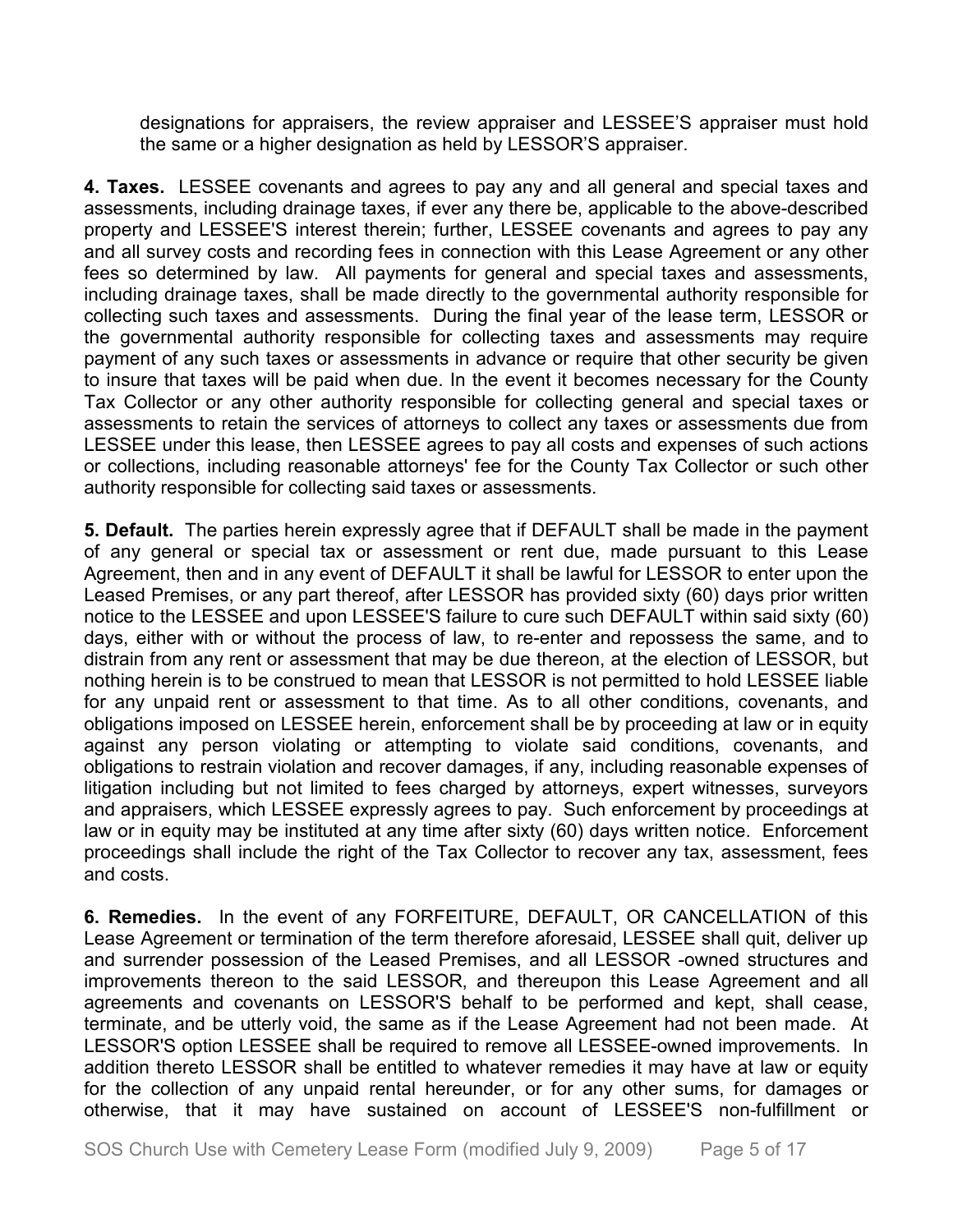nonperformance of the terms and conditions of this Lease Agreement including costs for removing LESSEE-owned improvements. Immediately upon the termination of this Lease Agreement, whether by FORFEITURE, DEFAULT, or CANCELLATION, LESSOR shall be entitled to take possession of the Leased Premises and all LESSOR-owned improvements thereon absolutely, notwithstanding custom, usage, or law to the contrary. Any removal of property from the Leased Premises shall be accomplished so as to leave the Leased Premises in a condition satisfactory to LESSOR. At LESSOR'S option LESSEE shall remove all of the LESSEE'S property within thirty (30) days of LESSOR'S repossession. LESSEE shall be subject to the accrual of rent during the said thirty (30) day period.

**7. Curing Default.** Notwithstanding any DEFAULT provisions of this Lease Agreement, any present or future holder of a mortgage or deed of trust securing money loaned on these facilities, shall have the right of a thirty (30) day notice of default within which to cure any DEFAULT which may be cured by the payment of money. In addition, for any other DEFAULT for which a forfeiture of said Lease Agreement may be invoked, such holder of such mortgage or deed of trust shall be entitled to a notice in writing of the claimed DEFAULT and shall have a reasonable time, which shall not be less than sixty (60) days, either to require the correction of such DEFAULT or in lieu thereof to protect itself through the exercise of a power of sale and thereby acquire a leasehold in the Leased Premises and correct such DEFAULT. LESSEE hereby covenants and agrees to notify LESSOR of the existence of all such mortgages, deeds of trust, or other secured encumbrances, and that, in the absence of such notice, LESSOR has no obligation whatever to notify any such holder of said encumbrance.

**8. Assignment.** This lease SHALL NOT BE ASSIGNED OR SUBLEASED. Assignment or sublease of this Lease Agreement or any rights hereunder shall automatically terminate this Lease Agreement without any further notice or action by LESSOR. In the event LESSEE owns improvements on the Leased Premises, any purchaser of said improvements or any person or entity holding a contract to purchase said improvements shall have the right of first refusal to negotiate a new lease agreement with LESSOR.

**9. Regulatory Compliance.** LESSEE shall comply with all applicable laws, rules, and regulations concerning LESSEE'S use of the property and/or obligations under this instrument. This obligation shall include, but not be limited to, compliance with federal, state and local environmental regulations concerning the air, water and soil, endangered species, wetlands, and other laws, rules and regulations that may presently exist or hereafter be adopted. In the event of contamination of the air, water or soils arising out of any LESSEE use, LESSEE shall be responsible for all mandated remediation and monitoring with this obligation to survive termination of this Lease Agreement. Notwithstanding the requirements of this paragraph, LESSEE:

(a) Will not use, generate, manufacture, produce, store, release, discharge or dispose of on, under or about the Leased Premises or transport to or from the Leased Premises any hazardous substance or pollutant (as either may be defined by any present or future laws or regulations of any governmental authority or by any administrative or judicial decisions) or any solid wastes and will not allow any other person to do so.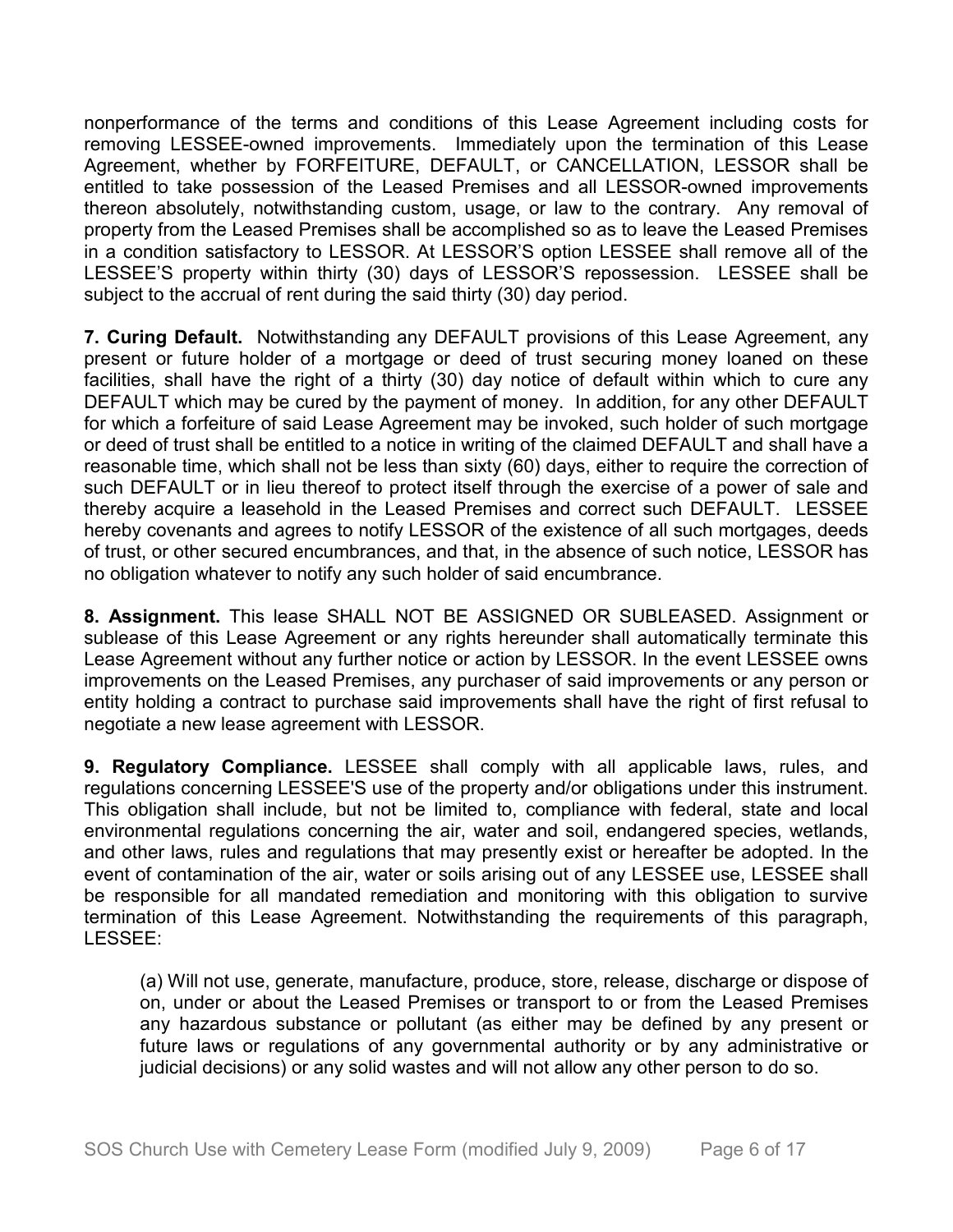(b) Shall keep and maintain the Leased Premises in compliance with, and shall not cause or permit the Leased Premises to be in violation of any environment laws or regulations nor any laws or regulations pertaining to the disposal of solid, liquid, or gaseous wastes, both hazardous, and non-hazardous.

(c) Shall give prompt written notice to LESSOR and the Secretary of State of:

(1) Any proceeding or inquiry by any governmental authority with respect to the presence of any solid wastes or hazardous substance on the Leased Premises or the migration thereof from or to other property;

(2) All claims made or threatened by any governmental authority with respect to the presence of any solid wastes or hazardous substance on the Leased Premises or the migration thereof from or to other property.

(3) LESSEE'S discovery of any occurrence or condition that would cause the Leased Premises to be subject to any restrictions on the ownership, occupancy, transferability or use under any environmental or solid waste disposal law, regulation, ordinance or ruling.

**10. Environmental Accidents.** LESSEE shall immediately furnish written notice of all spills, leaks, accidents or similar matters on the premises to LESSOR and the Secretary of State at the addresses provided in this instrument. LESSEE shall also furnish LESSOR and the Secretary of State a copy of all filings, including but not limited to, environmental issues, required bylaws, rules or regulations arising out of any spills, leaks, accidents, or other matters arising out of the use and occupation of the premises by LESSEE. Nothing in this paragraph shall place any duty of cleanup or remediation of property upon LESSOR, those duties belonging exclusively to LESSEE.

**11. Breach of Lease Agreement.** If LESSEE breaches any of the provisions of this Lease Agreement and fails to cure same after sixty (60) days written notice from the LESSOR, then LESSEE, in addition to any other damages for which it may be responsible, shall pay LESSOR its reasonable costs and expenses in enforcing the instrument, including but not limited to fees charged by attorneys, expert witnesses, surveyors and appraisers.

**12. Notices.** All notices specified by this instrument shall be in writing and sent by registered or certified mail, postage prepaid to the following addresses or hand-delivered in person, delivered by facsimile or otherwise to the following persons. By written notice, either party may change the persons or addresses to whom notice may be given.

16th Section Manager

(\_\_\_) \_\_\_-\_\_\_\_\_\_\_\_\_\_\_\_\_

\_\_\_\_\_\_\_\_\_\_\_\_\_\_\_\_\_\_\_\_\_\_\_\_\_\_\_\_\_\_\_\_\_\_\_\_\_\_\_\_\_\_\_\_\_  $\blacksquare$ , Mississippi  $\blacksquare$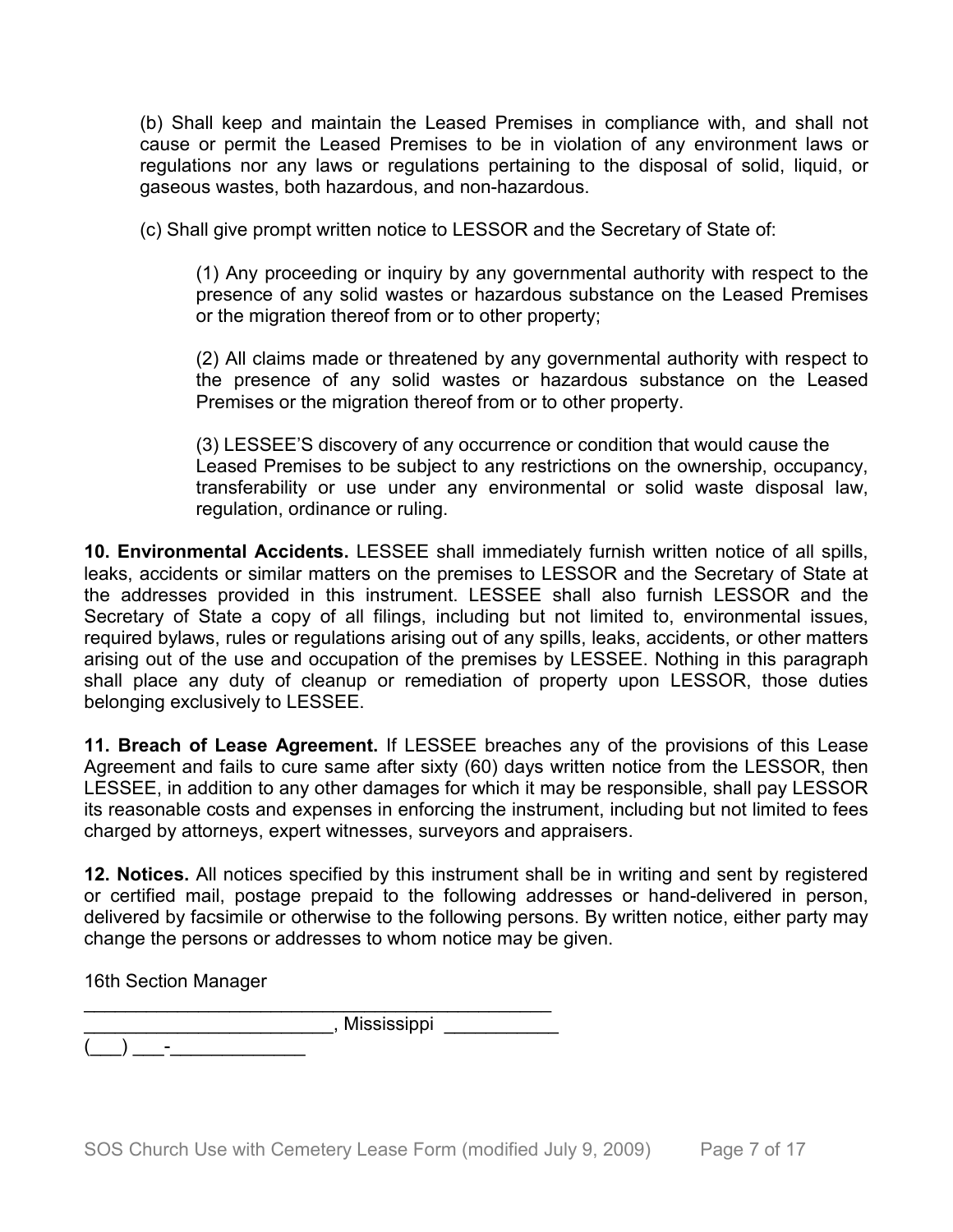To SECRETARY OF STATE: Mississippi Secretary of State's Office Public Lands Division Attn: 16th Section Lands Post Office Box 136 Jackson, Mississippi 39205-0136 (601)-359-1350

\_\_\_\_\_\_\_\_\_\_\_\_\_\_\_\_\_\_\_\_\_\_\_\_\_\_\_\_\_\_\_\_\_\_\_\_\_\_\_

To LESSEE:

\_\_\_\_\_\_\_\_\_\_\_\_\_\_\_\_\_\_\_\_\_\_\_, \_\_\_\_\_\_\_\_\_\_\_\_\_\_\_  $(\_\_) \_\_$  .

**13. Cemetery.** A cemetery containing approximately **the series of the situated on the** Leased Premises covered by this Lease Agreement. Said cemetery is enclosed by a **EXECUTE:** fence measuring **EXECUTE:** feet on the North side, **EXECUTE:** feet on the West side, **Example 20** feet on the South side and **Example 20 feet on the East Side.** It is understood and agreed that said fence as it is now located shall constitute the boundaries of said cemetery and that the boundaries of said cemetery shall not be extended or enlarged to include more land. While this Lease Agreement is in force and effect, burials may continue in said cemetery so long as space remains within the established boundaries. Upon termination of this lease, no further burials will be permitted unless LESSEE or LESSEE'S successor in interest obtains a valid lease covering the land on which the cemetery is situated. LESSOR shall not be responsible for any cost of maintenance, repair, or upkeep of said cemetery. LESSEE agrees to hold LESSOR harmless and to indemnify LESSOR for any and all cost in connection with or in any way arising out of the existence or use of said land as a cemetery.

LESSEE agrees that it will establish a perpetual cemetery maintenance fund to be held and administered by in order to fund future maintenance, repair and upkeep and to ensure payment of annual lease rental in this and future leases covering said land. Additional language pertaining to the maintenance fund as may be required by the circumstances is attached as EXHIBIT"B." IF THERE IS NO FENCE SURROUNDING THE CEMETERY, LANGUAGE MUST BE PLACED IN EXHIBIT "B" REQUIRING CONSTRUCTION OF A FENCE TO DEFINE CEMETERY BOUNDARIES.

**14. Insurance.** LESSEE shall maintain contractual and comprehensive general liability insurance with a company acceptable to LESSOR and the Secretary of State with a minimum combined single limit of liability of one million dollars (\$1,000,000.00) and LESSEE shall maintain a similar policy for an excess limit of liability of one million dollars (\$1,000,000.00) for personal injuries or death of persons or destruction of property arising out of its operation, use or occupancy of the Leased Premises. LESSEE shall furnish proof of insurance to LESSOR, shall keep this insurance in full force and effect, and shall furnish LESSOR notice if the coverage is placed with another insurance company. The amount of this insurance coverage shall be adjusted every ten years for inflation on each tenth anniversary of this instrument according to the procedures then set forth by the Office of the Secretary of State of Mississippi.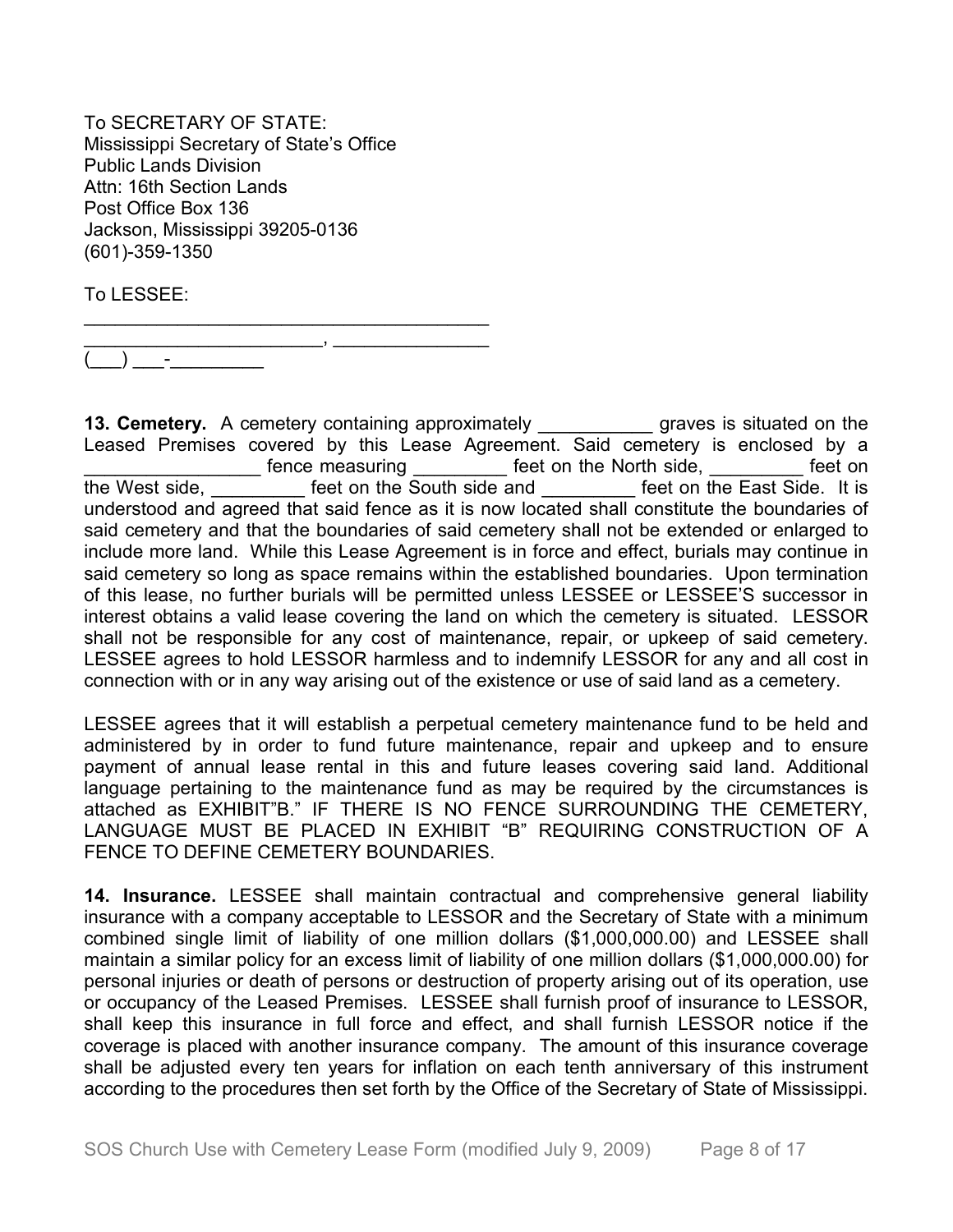**15. Indemnification.** LESSEE shall protect, indemnify, defend, save, and hold harmless LESSOR, harmless the State of Mississippi and the Secretary of State , their officers, board members, employees and agents, from and against all claims, demands, liabilities, suits, injuries, and any and all losses or damages and cost of every kind and nature whatsoever ("loss"), including but not limited to all court costs and attorneys fees and all personal injury or death and/or damage to any person or entity including, but not limited to, LESSOR and its property or other loss arising out of any alleged noncompliance with laws or caused by LESSEE'S exercise of its rights under this Lease Agreement and/or resulting from the actions or omission of LESSEE in connection with its presence on or any use of the Leased Premises by it, its officers, agents, subcontractors, employees or invitees. Provided, however, it is understood that the indemnity provided by LESSEE as described in this paragraph shall not extend to intentional or negligent acts of LESSOR, its officers, or agents. In the event the intentional or negligent acts of LESSOR, its officers or agents, are not the direct and sole proximate cause for one hundred percent (100%) of the loss or claim, LESSEE shall be responsible to fulfill its obligations under this paragraph for the percentage of liability not attributable to LESSOR, its officers or agents.

**16. Mortgage Transactions.** The preceding restrictions on assignments set forth in Paragraph 8 of this Lease Agreement shall not apply to and no prior approval of LESSOR shall be required for (i) a mortgage of the leasehold estate (ii) a foreclosure or an assignment of the leasehold estate to the mortgagee in lieu of foreclosure or (iii) a transfer by a mortgagee who has acquired the leasehold estate and such transfer occurs within a reasonable period of time commensurate with liquidation of the asset. However, any person acquiring the leasehold estate by any of the above means shall be obligated, within 10 days thereafter, to provide LESSOR with a copy of the assignment. No mortgagee shall be deemed to have assumed and no mortgagee shall be personally obligated to perform any of LESSEE'S obligations under this lease which accrued prior to acquisition of the leasehold estate, provided that this limitation on personal liability shall not diminish the rights and remedies otherwise available to LESSOR in the event of a default nor the right of a mortgagee to cure defaults as herein provided.

A mortgagee, having acquired the leasehold estate through foreclosure or assignment in lieu of foreclosure, shall be liable for performance of all obligations of the LESSEE which accrue during the period the mortgagee has ownership of the leasehold estate, and any rent payment which becomes due during such period shall be paid in full and not prorated. Nothing contained in this lease or in any mortgage shall release LESSEE from the full and faithful performance of LESSEE'S obligations under this lease or from any liability for nonperformance or constitute a waiver of any right of LESSOR against LESSEE. The term "mortgage" as used in this paragraph means any mortgage, deed of trust, collateral assignment or other transfer or pledge of this lease as security for an indebtedness of LESSEE; and the term "mortgagee" means the holder of the indebtedness to whom or for whose benefit this lease has been mortgaged or pledged as security.

**17. Waste.** Notwithstanding Paragraph number 13 above, LESSEE shall be responsible for any damage that may be caused to LESSOR'S property by the activities of the LESSEE, its employees, agents, contractors, and invitees under this Lease Agreement, and shall exercise reasonable care in the protection of all improvements, timber and other property of LESSOR,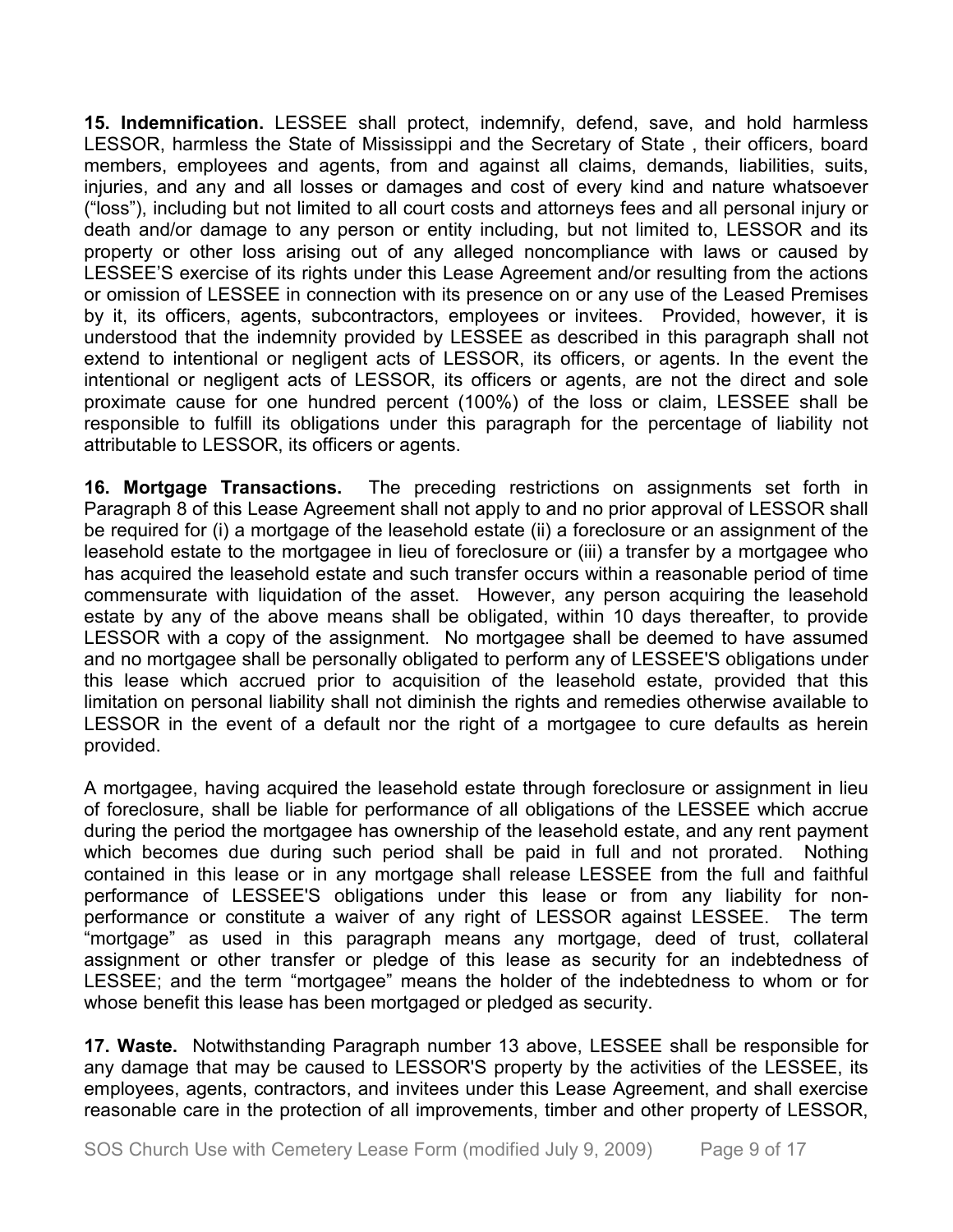which may be located on the Leased Premises or in the vicinity thereof, against fire or damage from any and all other causes. LESSEE, its employees, agents, contractors, and invitees shall exercise reasonable care in conducting the activities permitted under this Lease Agreement, and shall not, in any event, commit waste or allow waste to be committed.

**18. Quiet Possession.** LESSEE shall have quiet and peaceful possession of the Leased Premises as long as compliance is made with the terms of this Lease Agreement.

**19. Bankruptcy or Judgments.** LESSEE hereby covenants and agrees that if an execution or process is levied upon the Leased Premises or if a petition of bankruptcy be filed by or against LESSEE in any court of competent jurisdiction, LESSOR shall have the right at its option, to cancel this Lease Agreement.

LESSEE further covenants and agrees that this Lease Agreement and the interest of LESSEE hereunder shall not, without the written consent of LESSOR first obtained, be subject to garnishment or sale under execution or otherwise in any suit or proceeding which may be brought against said LESSEE.

**20. Condemnation.** If the whole of the Leased Premises, or such portion thereof as will make the Leased Premises unsuitable for LESSEE'S normal business activity, should be condemned for any public use or conveyed under threat of condemnation, then this lease shall terminate on the date possession is acquired by the condemning authority, and rent shall be apportioned as of that date. All compensation awarded or paid upon such total or partial taking of the Leased Premises shall belong to LESSOR without participation by LESSEE except to the extent the award fairly represents the value of improvements which are the property of LESSEE. However, nothing herein shall preclude LESSEE from prosecuting any claim directly against the condemning authority for loss of business, cost of relocation or any other damages to which a tenant may be entitled provided that no such claim shall diminish or otherwise adversely affect the amount of LESSOR'S award.

## **21. Classification/Use.**

(a) The lands herein have been classified as Other in accordance with §29-3-31 et seq. Miss. Code Ann (1972) as amended.

(b) LESSOR warrants that the Leased Premises shall be permitted to be used as a church and cemetery for the duration of the term. This warranty does not apply to any change in use which may be required by governmental authority or other means beyond the control of LESSOR.

(c) LESSEE shall not use the Leased Premises for any of the following purposes: The operation of a business or proprietorship where the majority of revenues are derived from the sale of alcohol. The operation of a business or proprietorship that offers adult entertainment including, but not limited to, nude or partially nude dancing or display, or the sale of distribution of adult materials including, but not limited to, pornographic magazines, books, videocassettes, or computer disks. Activities that are considered hazardous including, but not limited to, demolition or the storage or use of dangerous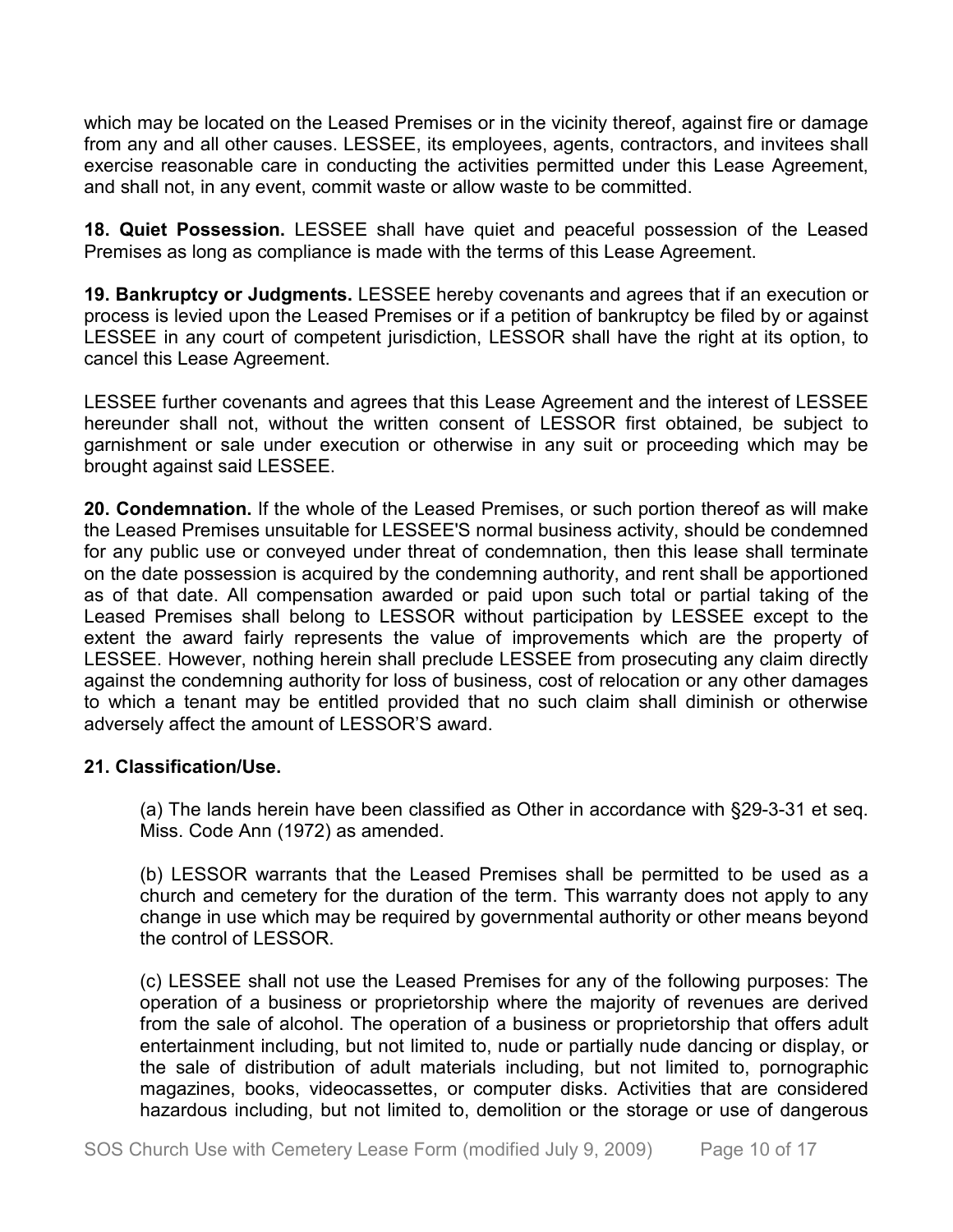substances. Any activity considered to be a nuisance. Any activity that is unlawful or immoral. Any activity which at the discretion of LESSOR or the Secretary of State is inappropriate upon Sixteenth Section Land.

**22. Successors.** To the extent assignment of this Lease Agreement is allowed by the above provisions this Lease Agreement shall be binding upon the LESSEE'S successors and assigns.

## **23. General Duties of LESSEE.** LESSEE agrees:

(a) To comply with all laws and ordinances applicable to the use of the Leased Premises including, without limitation, laws and regulations pertaining to accessibility by handicapped persons.

(b) To allow inspection of the Leased Premises during normal business hours by any persons responsible for management or supervision of the property or this lease acting in their official capacity.

(c) To perform all obligations herein expressed in a prompt fashion, without notice or demand.

(d) To surrender the Leased Premises upon termination or expiration of this Lease Agreement, with improvements to be in the condition as herein specified.

(e) To provide LESSOR, at each Anniversary Date, written certification by LESSEE or an officer of LESSEE of compliance with the provisions of this Lease Agreement.

(f) To maintain the Leased Premises at all times in a clean, neat and orderly manner, free of waste materials, and to keep grass and other vegetation clipped.

**24. Reservations.** LESSOR reserves title to all oil or gas, coal, lignite or other minerals in, on, or under said Leased Premises, together with the right to enter and remove the same, but not in a manner which interferes with LESSEE'S operations on the Leased Premises.

**25. Timber.** LESSOR reserves and excepts from said lease all timber now or during the term, being situated on the Leased Premises with right of ingress and egress to remove same, and with the right to sell all or any part of said timber without breach of any right of LESSEE hereunder.

**26. Rights-of-Way.** LESSOR reserves the right to grant or sell rights-of-way across the Leased Premises for roads, highways, railroads, fiber optic cables or any public utility line, provided that any such roads, highways, railroads, fiber optic cables or public utility lines be constructed in a manner so as not to interfere with LESSEE'S operations.

**27. Recording.** LESSOR will deliver this Lease Agreement to the Chancery Clerk of County for recording, and LESSEE has herewith delivered to LESSOR a check in the sum of \$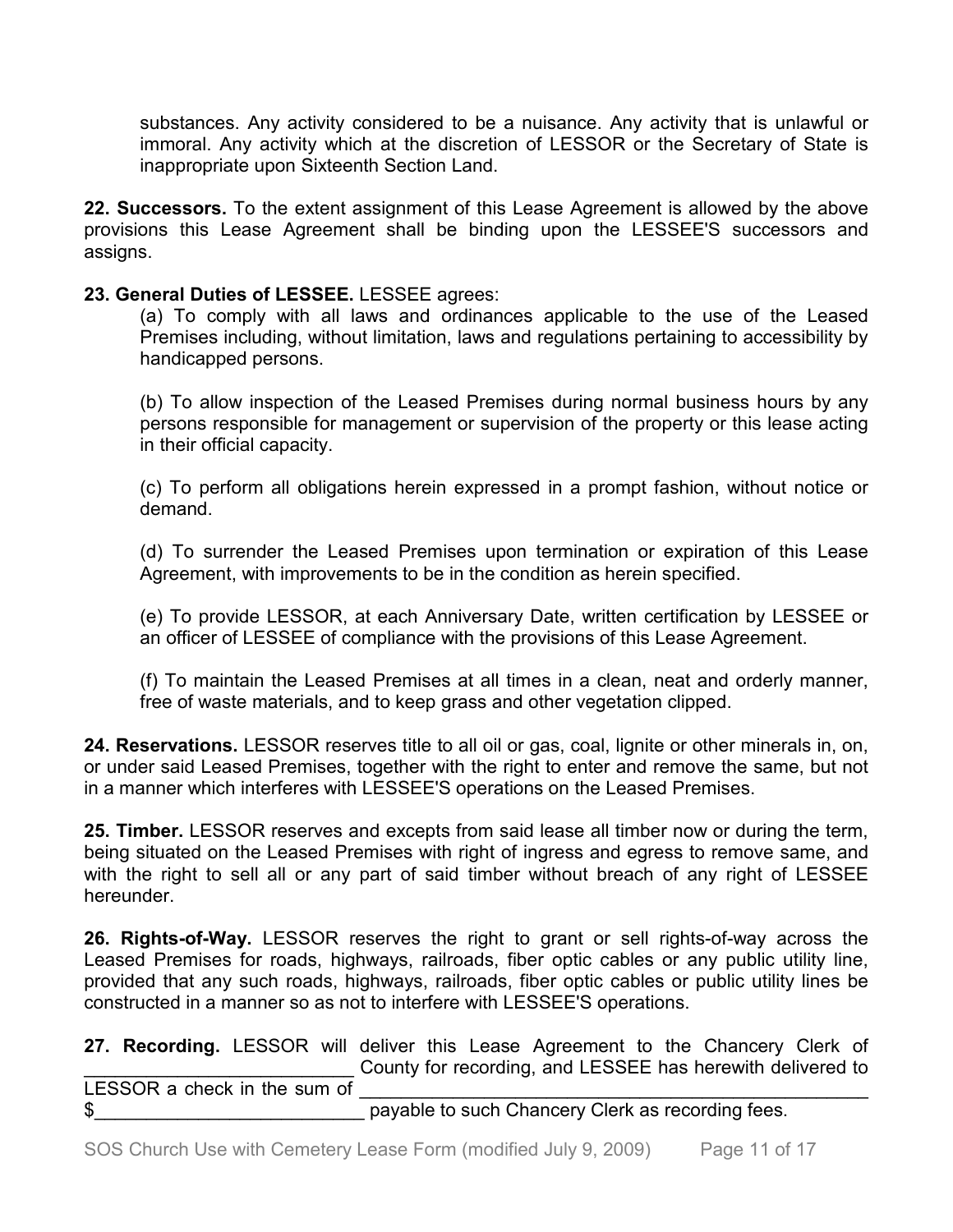**28. Immunity.** No provision of this Lease Agreement, whether requiring LESSEE to maintain insurance or to indemnify LESSOR or otherwise, shall be construed as a waiver by LESSOR of any provision of law related to governmental immunity.

**29. Interpretation.** The parties to this Lease Agreement acknowledge that they have freely entered into this Lease Agreement and any ambiguities shall not be construed against a single party.

**30. Governing Law.** This Lease Agreement shall be governed by, construed, and enforced in accordance with the laws of the State of Mississippi. Jurisdiction and venue for any actions arising from this Lease Agreement and any amendments hereto shall rest exclusively in the Chancery Court of **Chancery** Court of **Chancery** County, Mississippi.

**31. Secretary of State.** By virtue of the signature below, the Secretary of State of the State of Mississippi has approved this Lease Agreement in accordance with the Secretary's authority for general supervision of 16thSectionPublic School Trust Land. Approval of this Lease Agreement by the Secretary of State indicates that the

Board of Education has exercised the care and skill of an ordinary prudent person to protect the beneficiaries of the 16th Section Public School Trust Land.

**32. Supervisory Right.** The Secretary of State, as supervisory trustee, shall have the right to institute any action to enforce the terms of this Lease Agreement in the event LESSOR fails to do so in a timely manner. In the event the Secretary institutes legal action to enforce the terms of this Lease Agreement, he shall have all rights as are conferred to LESSOR.

**33. Additional Provisions.** This Lease Agreement contains an Exhibit "B." Any additional or special provisions to this Lease Agreement are set forth in Exhibit "B" and incorporated by reference as if copied fully herein. If there are no additional or special provisions then Exhibit "B" shall state "NONE."

**34. Entire Agreement.** This Lease Agreement shall constitute the entire agreement between the parties. Any prior understanding or representation of any kind preceding the date of this Lease Agreement shall not be binding upon either party except to the extent incorporated herein. This Lease Agreement contains Exhibits "A" and "B." If Exhibits "A" and "B" are not attached to this Lease Agreement, then this Lease Agreement shall be null and void.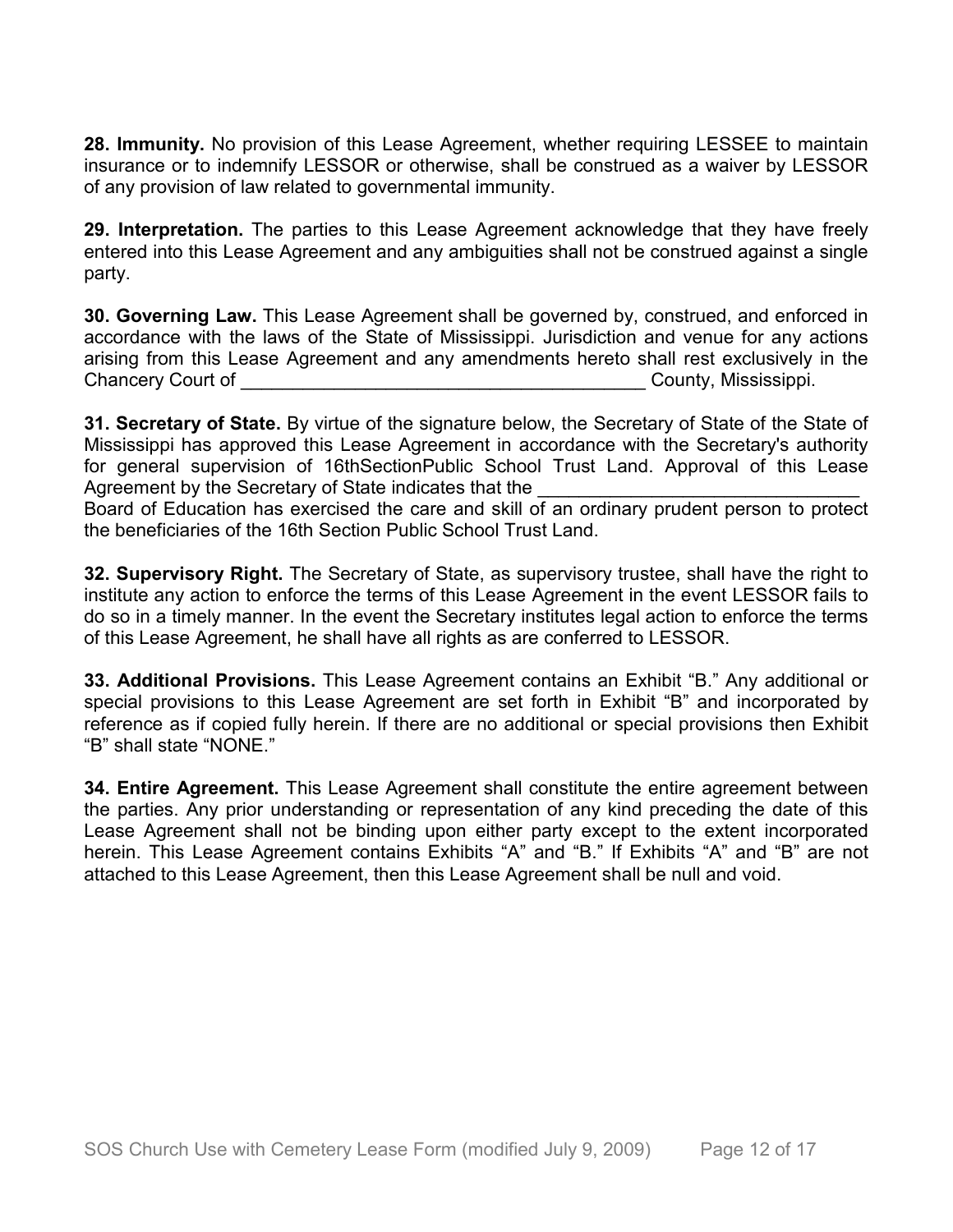IN WITNESS WHEREOF, this Lease Agreement is executed by LESSOR and pursuant to order entered upon its minutes, is executed by LESSEE this the \_\_\_\_\_\_ day of \_\_\_\_\_\_\_\_\_,  $2$ \_\_.

Signed, Sealed and Delivered in the Presence of:

| LESSOR:                 | APPROVED:                                    |
|-------------------------|----------------------------------------------|
| <b>School District</b>  | <b>County Board of Supervisors</b>           |
| Superintendent:         | President:                                   |
| <b>Board President:</b> | Secretary of State:<br><b>Michael Watson</b> |
| LESSEE:                 |                                              |
| <b>Printed Name:</b>    |                                              |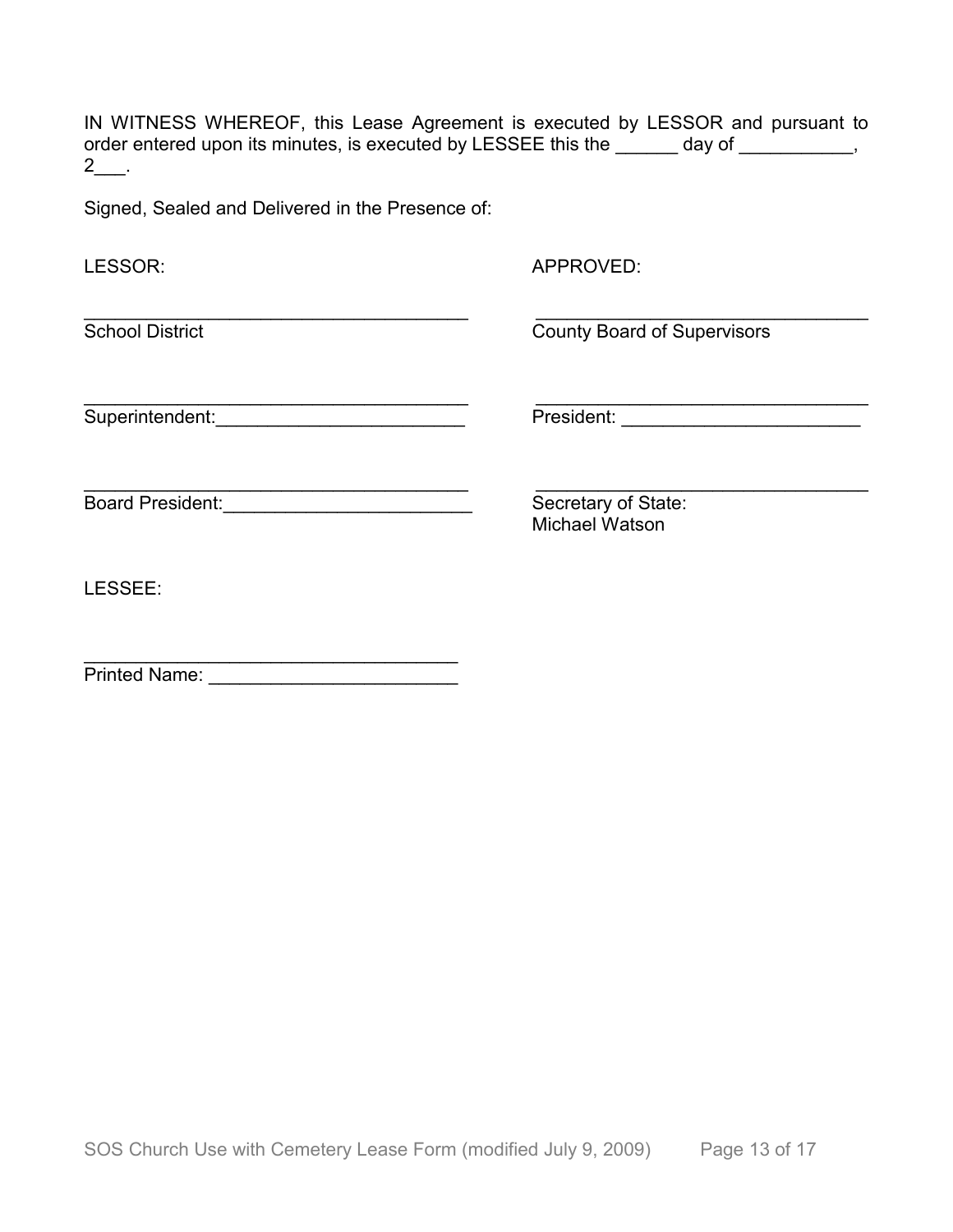#### ACKNOWLEDGMENTS

School District

STATE OF MISSISSIPPI COUNTY OF \_\_\_\_\_\_\_\_\_\_\_\_\_\_\_\_\_\_\_\_\_\_\_\_\_\_\_\_\_\_\_

Personally appeared before me, the undersigned authority in and for said county and state, on this \_\_\_\_\_\_\_ day of \_\_\_\_\_\_\_\_\_\_\_, 2\_\_\_\_, within my jurisdiction, the within named \_\_\_\_\_\_\_\_\_\_\_\_\_\_\_\_\_\_\_\_\_\_\_\_\_\_\_\_\_\_\_\_\_\_\_\_\_\_\_\_\_\_\_\_\_\_\_\_\_, Superintendent of Schools and \_\_\_\_\_\_\_\_\_\_\_\_\_\_\_\_\_\_\_\_\_\_\_\_\_\_\_\_\_\_\_\_\_\_\_\_\_\_\_\_\_\_\_\_\_\_\_\_\_\_\_, school board President of the \_\_\_\_\_\_\_\_\_\_\_\_\_\_\_\_\_\_\_\_\_\_\_\_\_\_\_\_\_\_\_\_\_\_\_\_\_\_\_\_\_\_\_ School District Board of Education, who acknowledged that in said representative capacity as Superintendent of Schools and President of the Board of Education of the \_\_\_\_\_\_\_\_\_\_\_\_\_\_\_\_\_\_\_\_\_\_\_\_\_\_\_\_\_\_\_\_\_\_\_\_\_\_\_\_\_\_\_\_\_\_\_\_ School District, they executed the above and foregoing instrument for and on behalf of said Board of Education, after first having been duly authorized so to do.

\_\_\_\_\_\_\_\_\_\_\_\_\_\_\_\_\_\_\_\_\_\_\_\_\_\_\_\_\_\_\_\_\_\_\_\_\_\_\_\_\_\_\_ Printed Name:\_\_\_\_\_\_\_\_\_\_\_\_\_\_\_\_\_\_\_\_\_\_\_\_\_\_\_\_\_\_\_ (Notary Public)

My Commission Expires: \_\_\_\_\_\_\_\_\_\_\_\_\_\_\_\_\_\_\_\_\_\_\_\_\_\_\_\_\_\_(Affix official seal, if applicable)

Board of Supervisors

STATE OF MISSISSIPPI COUNTY OF \_\_\_\_\_\_\_\_\_\_\_\_\_\_\_\_\_\_\_\_\_\_\_\_\_\_\_\_\_\_\_

|                                                 | Personally appeared before me the undersigned authority in and for the said county and |
|-------------------------------------------------|----------------------------------------------------------------------------------------|
| state, on this the<br>day of                    | , within my jurisdiction, the within named                                             |
|                                                 | , who acknowledged to me that he / she                                                 |
| is the President of the Board of Supervisors of |                                                                                        |

County, Mississippi, and that in said representative capacity he / she executed the above and foregoing instrument for and on behalf of said Board of Supervisors, after first having been duly authorized so to do.

\_\_\_\_\_\_\_\_\_\_\_\_\_\_\_\_\_\_\_\_\_\_\_\_\_\_\_\_\_\_\_\_\_\_\_\_\_\_\_\_\_\_ Printed Name: \_\_\_\_\_\_\_\_\_\_\_\_\_\_\_\_\_\_\_\_\_\_\_\_\_\_\_\_\_\_ (Notary Public)

My Commission Expires: \_\_\_\_\_\_\_\_\_\_\_\_\_\_\_\_\_\_\_\_\_\_\_\_\_\_\_\_\_\_(Affix official seal, if applicable)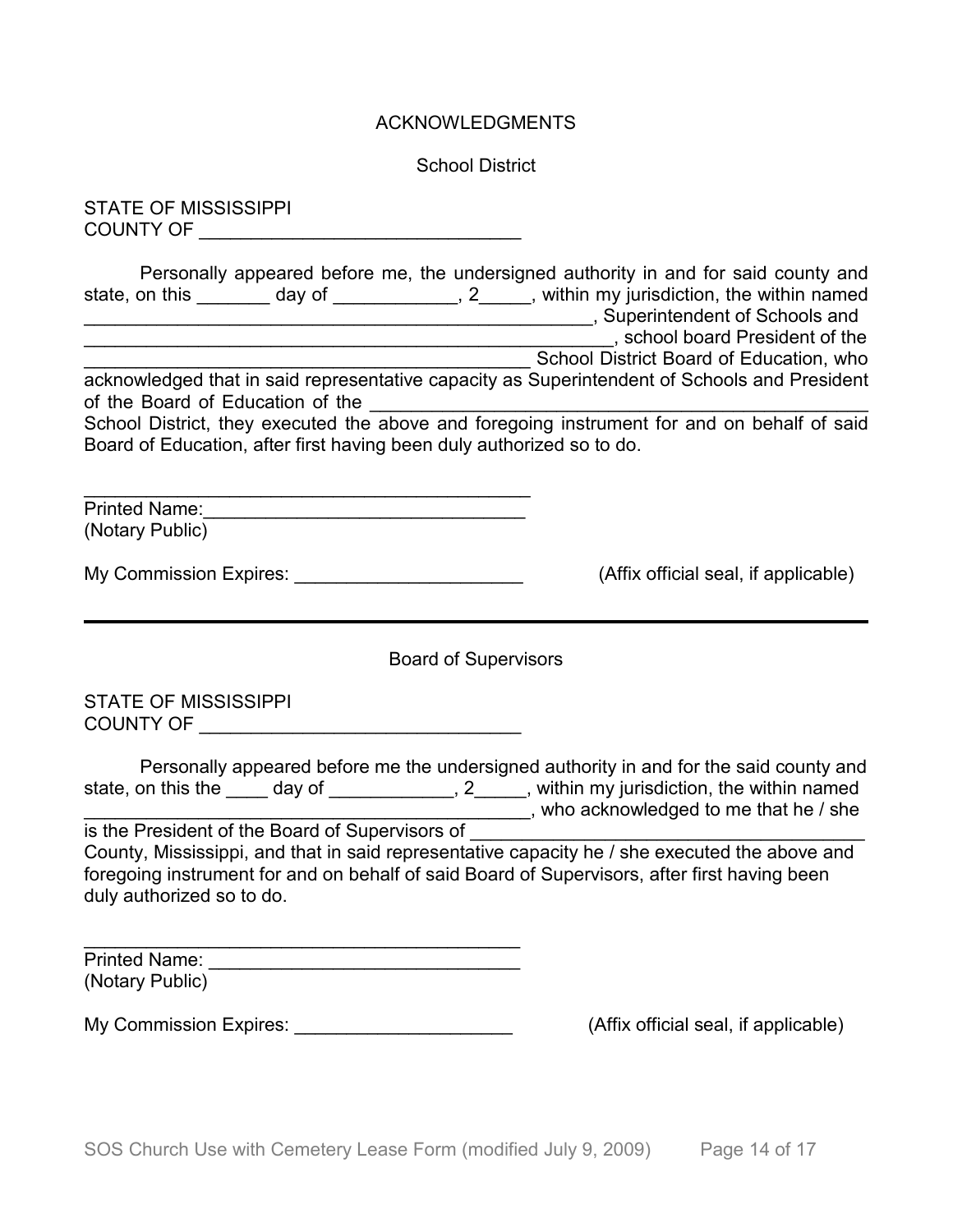#### ACKNOWLEDGEMENTS

Lessee - Personal

STATE OF MISSISSIPPI COUNTY OF \_\_\_\_\_\_\_\_\_\_\_\_\_\_\_\_\_\_\_\_\_\_\_\_\_\_\_\_\_\_

Personally appeared before me, the undersigned authority in and for said county and state, on this the \_\_\_\_\_ day of \_\_\_\_\_\_\_\_\_\_\_\_\_, 2\_\_\_\_, within my jurisdiction, the within named state, on this the \_\_\_\_\_\_ day of \_\_\_\_\_\_\_\_\_\_\_\_\_, 2\_\_\_\_, within my jurisdiction, the within named \_\_\_\_\_\_\_\_\_\_\_\_\_\_\_\_\_\_\_\_\_\_\_\_\_\_\_\_\_\_\_\_\_\_\_\_\_\_\_\_\_\_\_\_\_\_\_\_, who acknowledged that he / she executed the above and foregoing instrument.

| <b>Printed Name:</b> |  |
|----------------------|--|
| (Notary Public)      |  |

My Commission Expires: <u>\_\_\_\_\_\_\_\_\_\_\_\_\_\_\_\_\_\_\_\_\_\_\_\_\_\_\_\_\_\_</u> (Affix official seal, if applicable)

Lessee - Corporate

STATE OF MISSISSIPPI COUNTY OF \_\_\_\_\_\_\_\_\_\_\_\_\_\_\_\_\_\_\_\_\_\_\_\_\_\_

|                                                   |        | Personally appeared before me the undersigned authority in and for said county and             |
|---------------------------------------------------|--------|------------------------------------------------------------------------------------------------|
| state, on this the                                | day of | 2, within my jurisdiction, the within named                                                    |
|                                                   |        | who acknowledged to me that he / she                                                           |
| is the                                            |        |                                                                                                |
|                                                   |        | and that in said representative capacity he / she executed the above and foregoing instrument, |
| after first having been duly authorized so to do. |        |                                                                                                |

| <b>Printed Name:</b> |  |
|----------------------|--|
| (Notary Public)      |  |

My Commission Expires:  $\blacksquare$ 

\_\_\_\_\_\_\_\_\_\_\_\_\_\_\_\_\_\_\_\_\_\_\_\_\_\_\_\_\_\_\_\_\_\_\_\_\_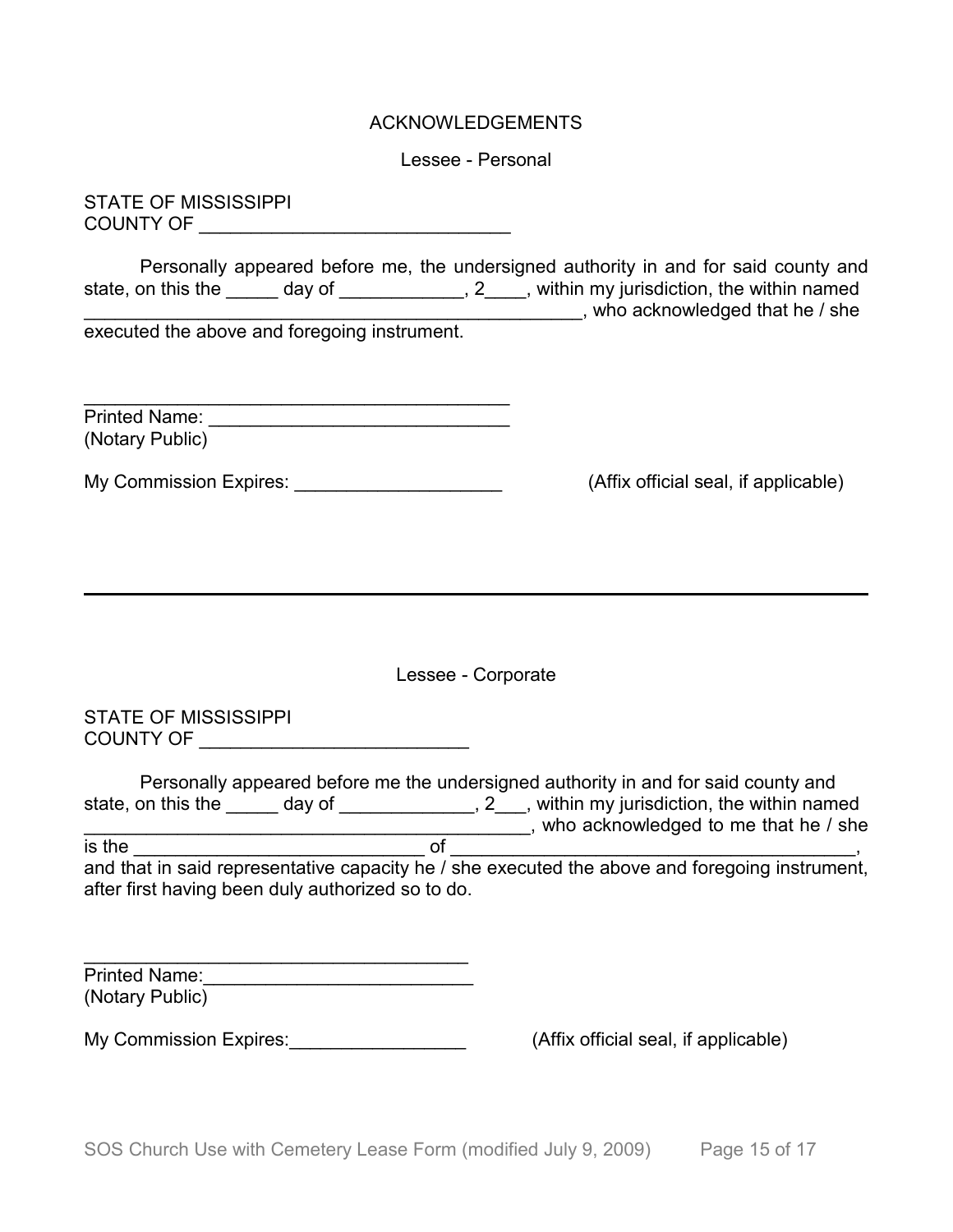EXHIBIT "A": DESCRIPTION OF PROPERTY